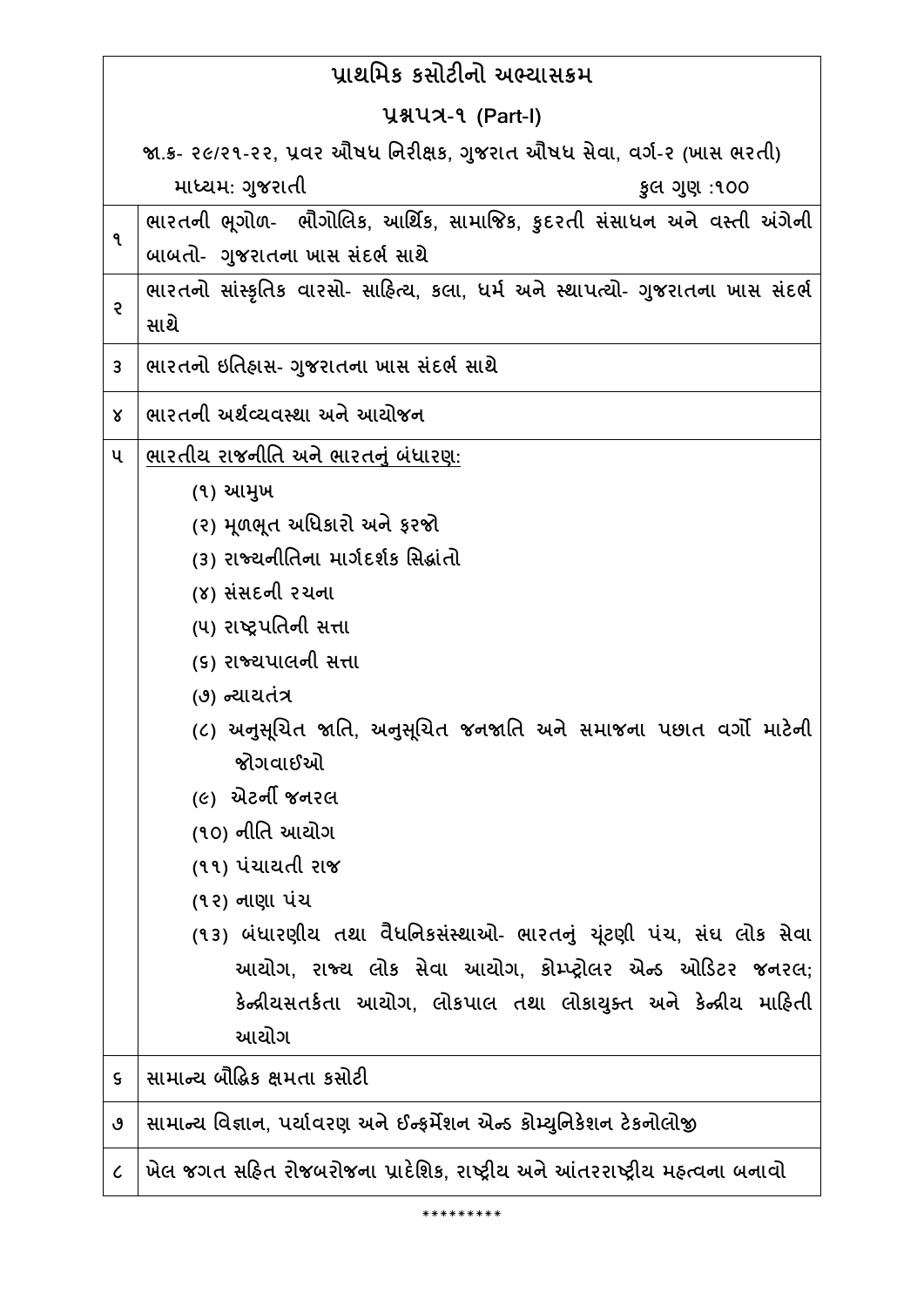## **Syllabus of Preliminary Test Paper-1 (part-I)**

**Advt- 29/21-22, Senior Drug Inspector, Gujarat Drug Service, Class-2** 

**(Special Drive)**

Medium: Gujarati Total Marks- 100

| Geography of India-Physical, Economic, Social, Natural Resources and<br>population related topics- with special reference to Gujarat |
|--------------------------------------------------------------------------------------------------------------------------------------|
| Cultural heritage of India-Literature, Art, Religion and Architecture- with  <br>special reference to Gujarat                        |
| History of India with special reference to Gujarat                                                                                   |
| Indian Economy and Planning                                                                                                          |

- 5 Indian Polity and the Constitution of India:
	- (1) Preamble
	- (2) Fundamental Rights and Fundamental Duties
	- (3) Directive Principles of State Policy
	- (4) Composition of Parliament
	- (5) Powers of the President of India
	- (6) Powers of Governor
	- (7) Judiciary
	- (8) Provisions for Scheduled Castes, Scheduled Tribes and backward classes of the society
	- (9) Attorney General
	- (10) NITI Aayog
	- (11) Panchayati Raj Institutions
	- (12) Finance Commission
	- (13) Constitutional and Statutory Bodies: Election Commission of India, Union Public Service Commission, State Public Service Commission, Comptroller and Auditor General; Central Vigilance Commission, Lokpal and Lokayukta, Central Information Commission
- 6 General Mental Ability
- 7 General Science, Environment and Information & Communication Technology

## 8 Daily events of Regional, National and International Importance including **Sports**

\*\*\*\*\*\*\*\*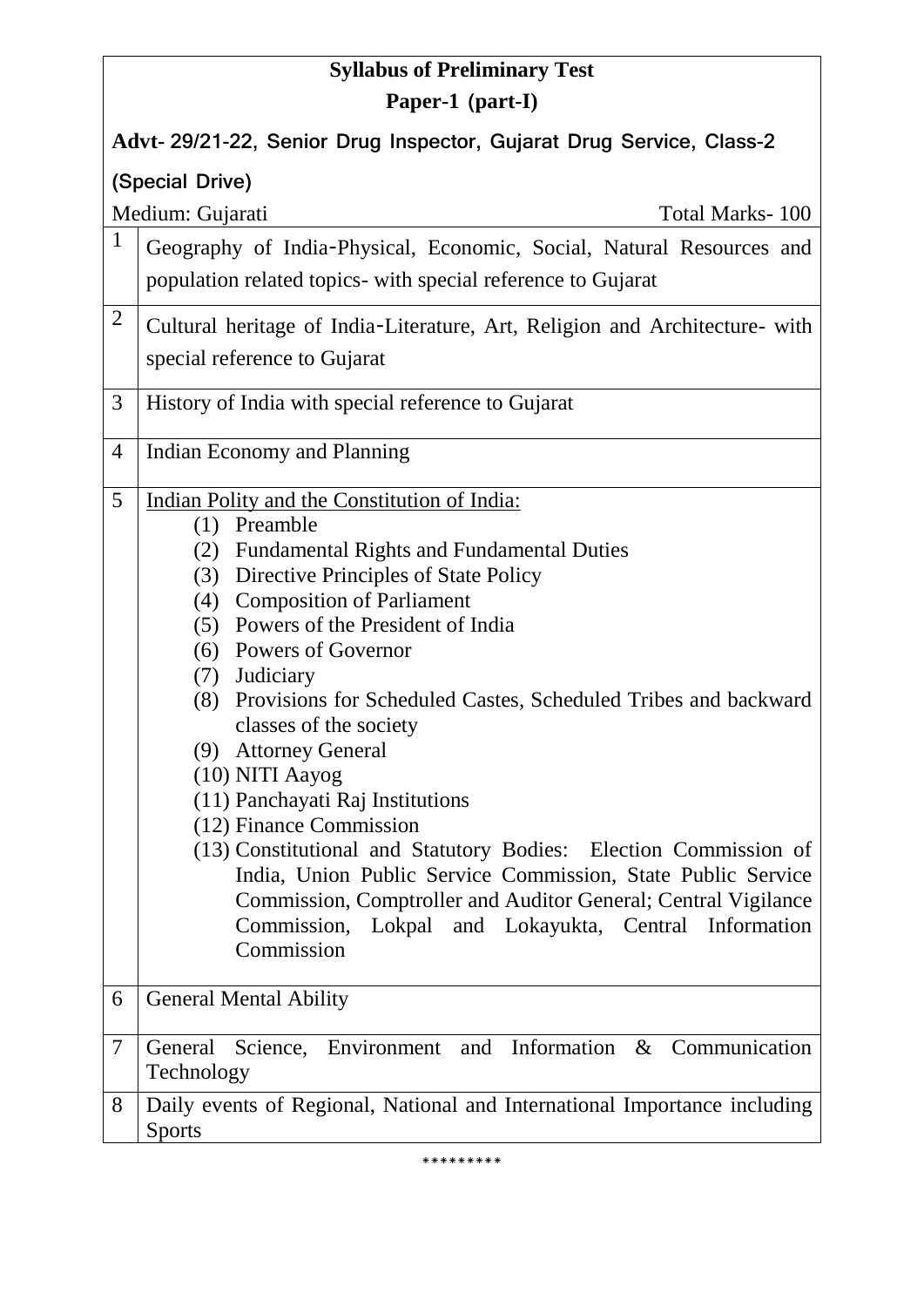# **Syllabus for the Preliminary Test for the recruitment of the Post of Senior Drug Inspector, Class-2 (Gujarat Drugs Service) (Special Drive)**

### **Advt No- 29/2021-22**

**Total questions: 200 Medium: English Total Marks: 200**

### **1. HUMAN ANATOMY AND PHYSIOLOGY**

Introduction to human body, Cellular level of organization, Tissue level of organization, Integumentary system, Skeletal system, Joints, Body fluids and blood, Lymphatic system, Peripheral nervous system, Special senses, Cardiovascular system, Nervous system, Digestive system, Energetics, Respiratory system, Urinary system, Endocrine system, Reproductive system, Introduction to genetics

### **2. PHARMACEUTICS**

Historical background and development of profession of pharmacy, Dosage forms, Prescription, Posology, Pharmaceutical calculations, Powders, Liquid dosage forms, Monophasic liquids, Biphasic liquids, Suspensions, Emulsions, Suppositories, Pharmaceutical incompatibilities, Semisolid dosage forms

### **3. PHARMACEUTICAL INORGANIC CHEMISTRY**

Impurities in pharmaceutical substances; Acids, Bases and Buffers; Major extra and intracellular electrolytes, Dental products, Gastrointestinal agents, Miscellaneous compounds, Radiopharmaceuticals

### **4. PHARMACEUTICAL ORGANIC CHEMISTRY**

Classification, nomenclature and isomerism; Alkanes, Alkenes and Conjugated dienes; Alkyl halides, Alcohols, Carbonyl compounds, Carboxylic acids, Aliphatic amines, Benzene and its derivatives, Phenols, Aromatic Amines, Aromatic Acids, Fats and Oils, Polynuclear hydrocarbons, Cyclo alkanes, Stereo isomerism, Optical isomerism, Geometrical isomerism, Heterocyclic compounds

### **5. BIOCHEMISTRY**

Biomolecules, Bioenergetics, Carbohydrate metabolism, Biological oxidation, Lipid metabolism, Amino acid metabolism, Nucleic acid metabolism and genetic information transfer, Enzymes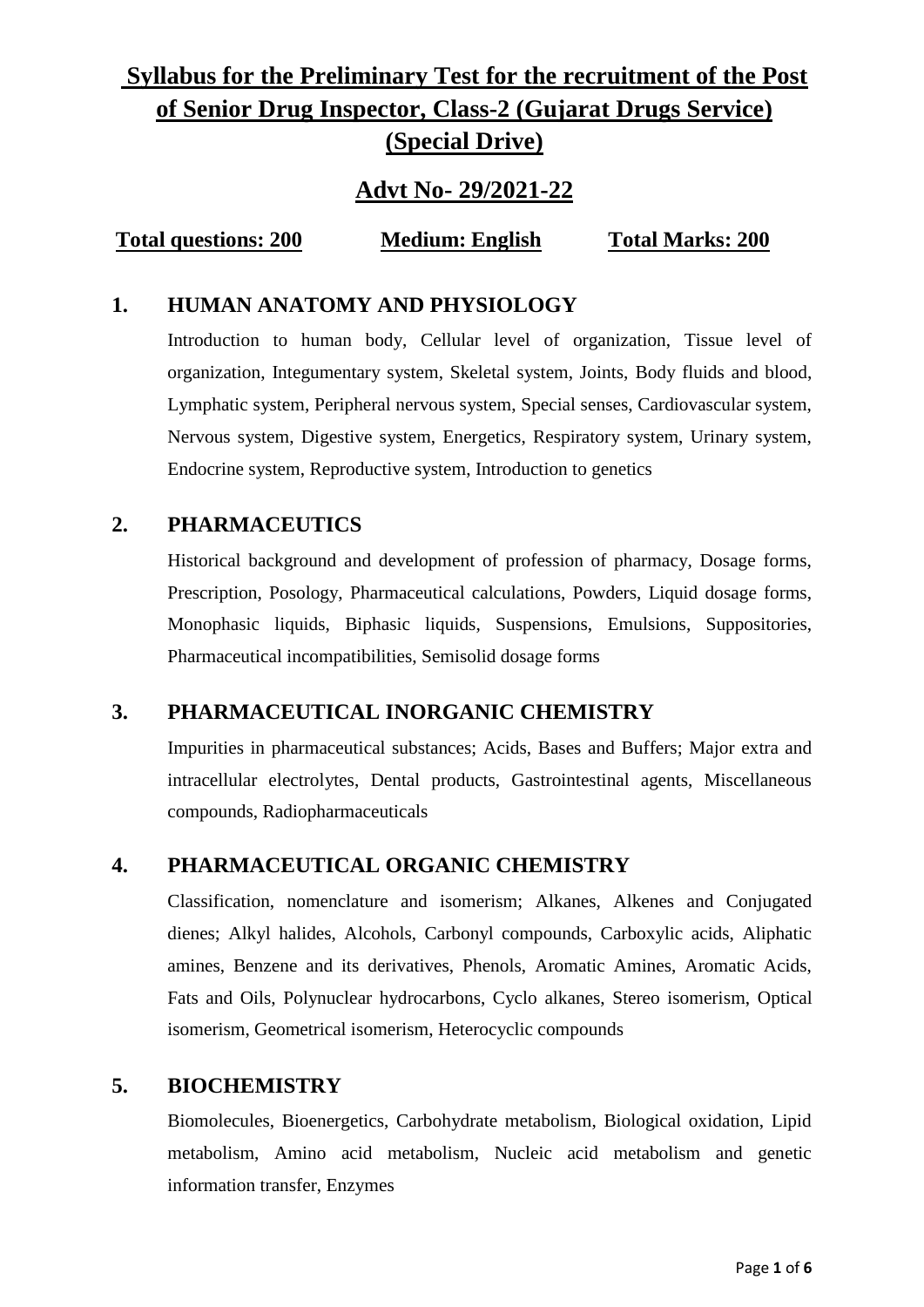### **6. PATHOPHYSIOLOGY**

Basic principles of Cell injury and Adaptation, Basic mechanism involved in the process of inflammation and repair, Cardiovascular System, Respiratory system, Renal system, Haematological Diseases, Endocrine system, Nervous system, Gastrointestinal system, nflammatory bowel diseases, jaundice, hepatitis (A,B,C,D,E,F) alcoholic liver disease, Disease of bones and joints, Principles of cancer, Diseases of bones and joints, Principles of Cancer, Infectious diseases, Sexually transmitted diseases

#### **7. PHYSICAL PHARMACEUTICS**

Solubility of drugs, States of Matter and properties of matter, Physicochemical properties of drug molecules, Surface and interfacial phenomenon, Complexation and protein binding, pH, buffers and Isotonic solutions, Colloidal dispersions, Rheology, Deformation of solids, Coarse dispersion, Micromeretics, Drug stability

### **8. PHARMACEUTICAL MICROBIOLOGY**

Introduction, history of microbiology, its branches, scope and its importance, Introduction to Prokaryotes and Eukaryotes, Study of ultra-structure and morphological classification of bacteria, nutritional requirements, raw materials used for culture media and physical parameters for growth, growth curve, isolation and preservation methods for pure cultures, cultivation of anaerobes, quantitative measurement of bacterial growth (total & viable count). Study of different types of phase constrast microscopy, dark field microscopy and electron microscopy.

Identification of bacteria using staining techniques (simple, Gram's &Acid fast staining) and biochemical tests (IMViC). Study of principle, procedure, merits, demerits and applications of physical, chemical gaseous,radiation and mechanical method of sterilization. Evaluation of the efficiency of sterilization methods. Equipments employed in large scale sterilization. Sterility indicators.

Study of morphology, classification, reproduction/replication and cultivation of Fungi and Viruses. Classification and mode of action of disinfectants Factors influencing disinfection, antiseptics and their evaluation. For bacteriostatic and bactericidal actions Evaluation of bactericidal & Bacteriostatic. Sterility testing of products (solids, liquids, ophthalmic and other sterile products) according to IP, BP and USP.

Designing of aseptic area, laminar flow equipments; study of different sources of contamination in an aseptic area and methods of prevention, clean area classification.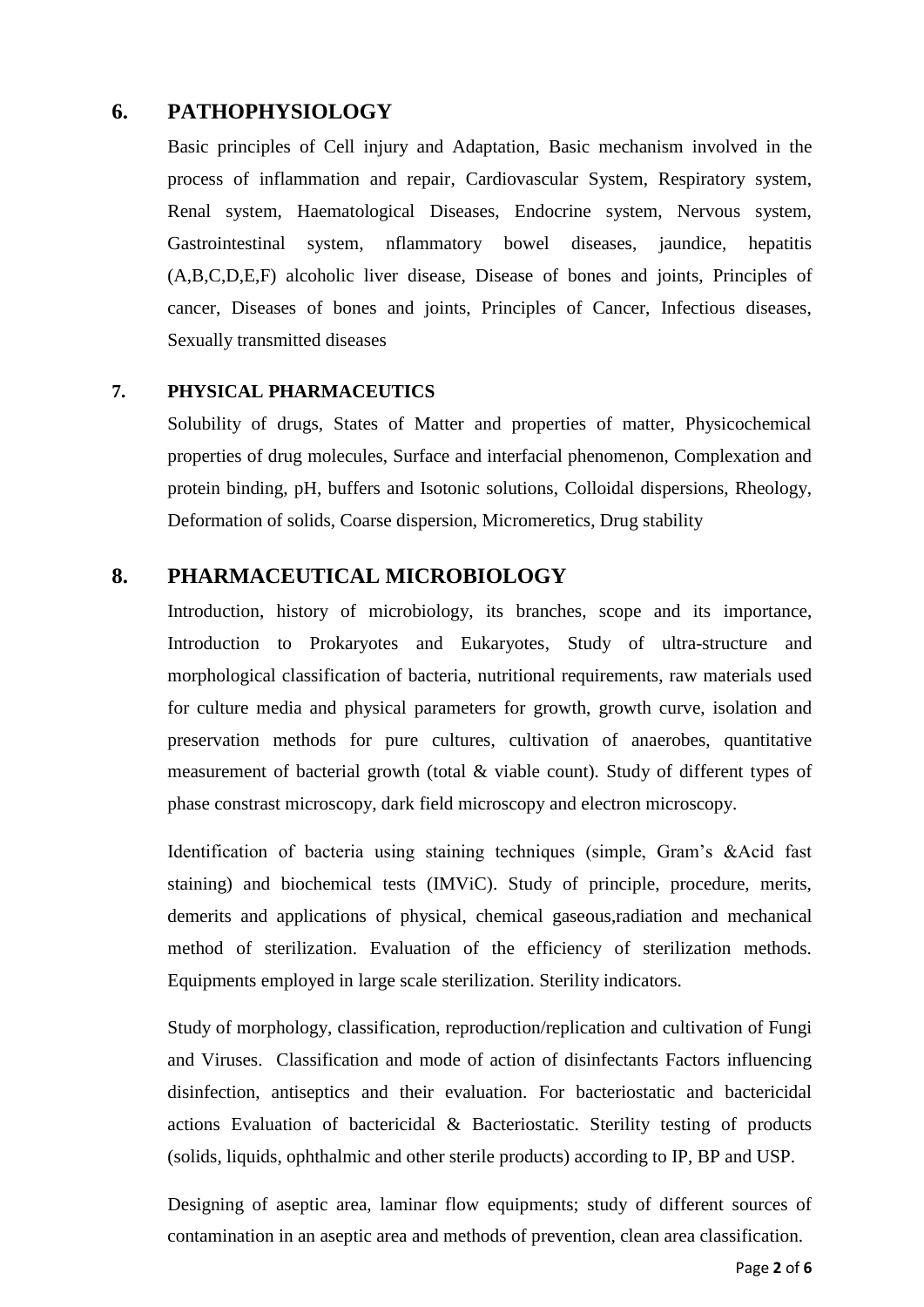Principles and methods of different microbiological assay. Methods for standardization of antibiotics, vitamins and amino acids. Assessment of a new antibiotic.

Types of spoilage, factors affecting the microbial spoilage of pharmaceutical products, sources and types of microbial contaminants, assessment of microbial contamination and spoilage. Preservation of pharmaceutical products using antimicrobial agents, evaluation of microbial stability of formulations. Growth of animal cells in culture, general procedure for cell culture, Primary, established and transformed cell cultures. Application of cell cultures in pharmaceutical industry and research.

#### **9. PHARMACEUTICAL ENGINEERING**

Flow of fluids, Size Reduction, Size Separation, Heat Transfer, Evaporation, Distillation, Drying, Mixing, Filtration, Centrifugation, Materials of pharmaceutical plant construction, Corrosion and its prevention

#### **10. MEDICINAL CHEMISTRY**

Page **3** of **6** Introduction to Medicinal Chemistry, History and development of medicinal chemistry, Physicochemical properties in relation to biological action, Drug metabolism, Drugs acting on Autonomic Nervous System, Adrenergic Neurotransmitters, Sympathomimetic agents: SAR of Sympathomimetic agents, Adrenergic Antagonists, Cholinergic neurotransmitters, Parasympathomimetic agents: SAR of Parasympathomimetic agents, Direct acting agents, Indirect acting/ Cholinesterase inhibitors (Reversible & Irreversible), Cholinesterase reactivator, Cholinergic Blocking agents, Solanaceous alkaloids and analogues, Synthetic cholinergic blocking agents, Drugs acting on Central Nervous System, Antihistaminic agents, H1–antagonists, H2-antagonists, Gastric Proton pump inhibitors, Antineoplastic agents, Alkylating agents, Antimetabolites, Antibiotics, Plant products, Anti-anginal, Vasodilators, Calcium channel blockers, Diuretics, Anti-hypertensive Agents, Anti-arrhythmic Drugs, Anti-hyperlipidemic agents, Coagulant & Anticoagulants, Drugs used in Congestive Heart Failure, Drugs acting on Endocrine system, Sex hormones, Drugs for erectile dysfunction, Oral contraceptives, Corticosteroids, Thyroid and antithyroid drugs, Antidiabetic agents, Local Anesthetics, Benzoic Acid derivatives, Amino Benzoic acid derivatives, Lidocaine/Anilide derivatives, Antibiotics, β-Lactam antibiotics, Aminoglycosides, Tetracyclines, Macrolide, Prodrugs, Antimalarials, Quinolines, Biguanides and dihydro triazines, Anti-tubercular Agents, Synthetic anti tubercular agents, Anti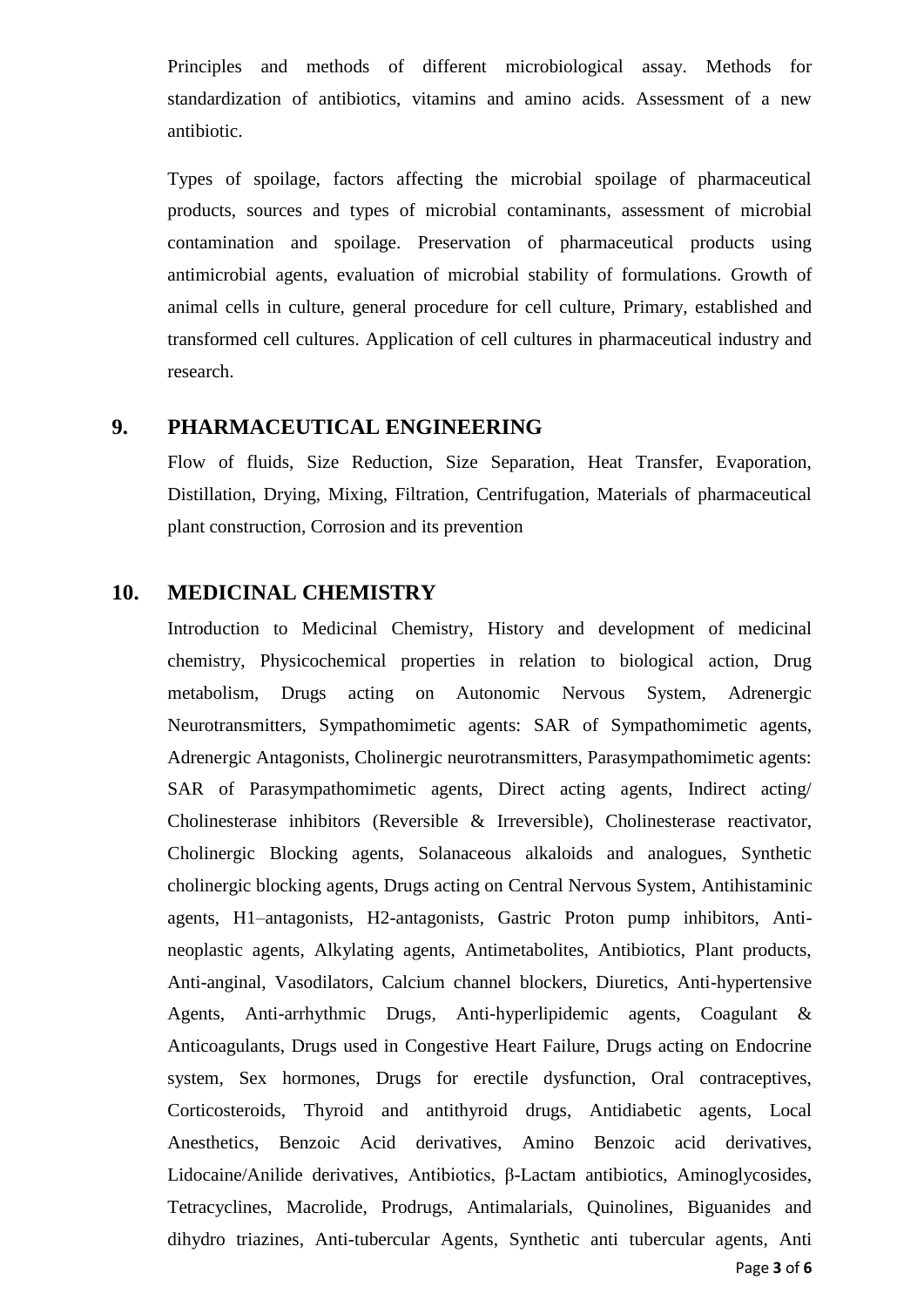tubercular antibiotics, Urinary tract anti-infective agents, Antiviral agents, Antifungal agents, Antifungal antibiotics, Synthetic Antifungal agents, Anti-protozoal Agents, Anthelmintics, Sulphonamides and Sulfones, Folate reductase inhibitors, Introduction to Drug Design, Combinatorial Chemistry,

#### **11. PHARMACOLOGY**

General Pharmacology, Introduction to Pharmacology, Pharmacokinetics, Pharmacodynamics, Adverse drug reactions, Drug interactions, Drug discovery and clinical evaluation of new drugs, Pharmacology of drugs acting on peripheral nervous system, Pharmacology of drugs acting on central nervous system, Pharmacology of drugs acting on cardio vascular system, Pharmacology of drugs acting on urinary system, Autocoids and related drugs, Pharmacology of drugs acting on endocrine system, Bioassay, Pharmacology of drugs acting on Respiratory system, Pharmacology of drugs acting on the Gastrointestinal Tract, Chemotherapy, Immunopharmacology, Principles of toxicology, Chronopharmacology,

### **12. PHARMACOGNOSY AND PHYTOCHEMISTRY**

Introduction to Pharmacognosy, Classification of drugs, Quality control of Drugs of Natural Origin; Cultivation, Collection, Processing and storage of drugs of natural origin; Conservation of medicinal plants, Plant tissue culture, Pharmacognosy in various systems of medicine, Introduction to secondary metabolites, Plant Products, Primary metabolites, Carbohydrates, Proteins and Enzymes, Lipids(Waxes, fats, fixed oils), Marine Drugs, Metabolic pathways in higher plants and their determination, Alkaloids, Phenylpropanoids and Flavonoids, Steroids, Cardiac Glycosides & Triterpenoids, Volatile oils, Tannins, Resins, Glycosides, Iridoids, Other terpenoids & Naphthaquinones, Isolation, Identification and Analysis of Phytoconstituents, Basics of Phytochemistry

### **13. INDUSTRIAL PHARMACY**

Preformulation Studies, Tablets, Liquid orals, Capsules, Pellets, Parenteral Products, Ophthalmic Preparations, Cosmetics, Pharmaceutical Aerosols, Packaging Materials Science, Pilot plant scale up techniques, Technology development and transfer, Regulatory affairs, Regulatory requirements for drug approval, Quality management systems, Indian Regulatory Requirements

### **14. HERBAL DRUG TECHNOLOGY**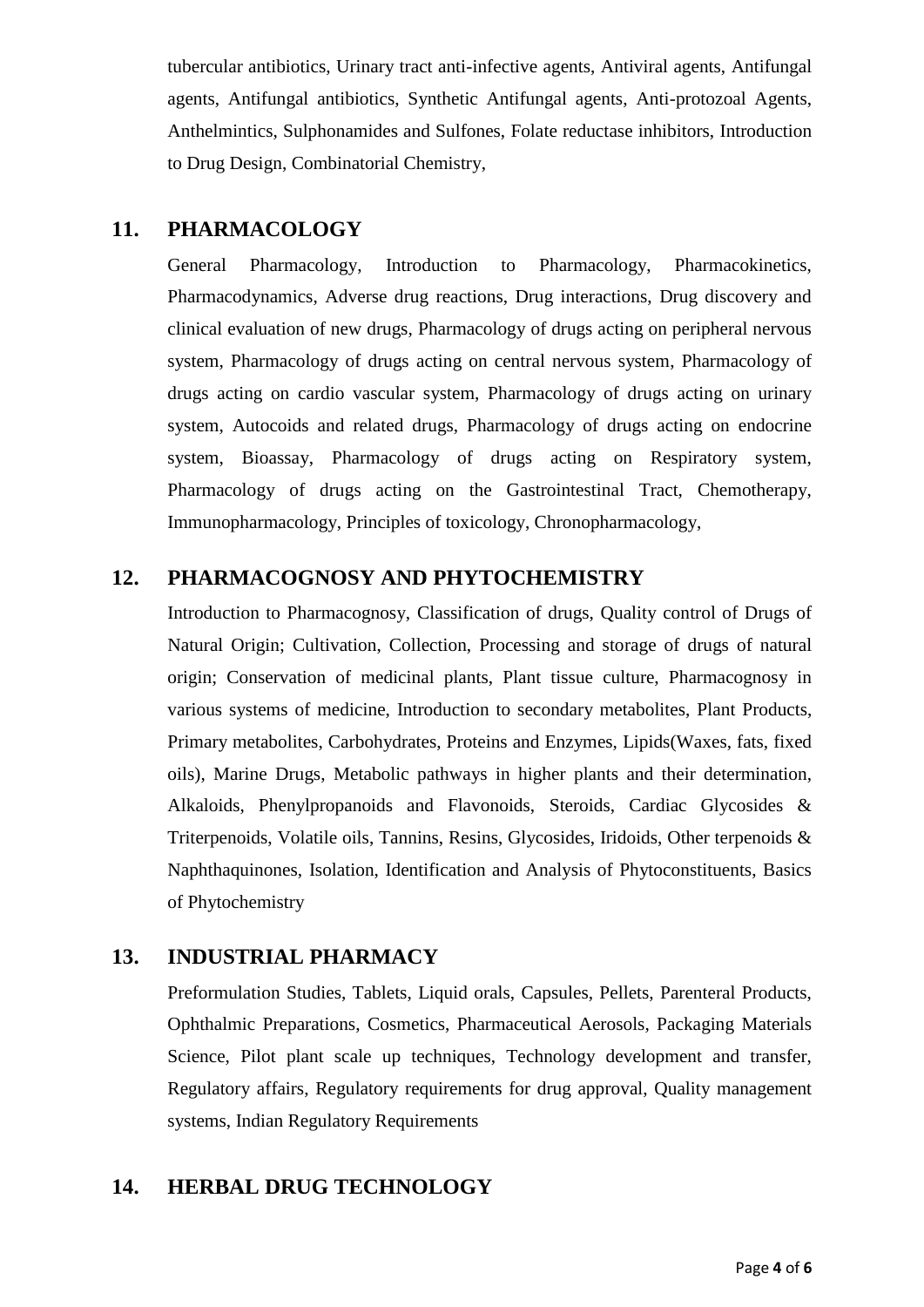Herbs as raw materials, Biodynamic Agriculture, Indian Systems of Medicine, Nutraceuticals, Herbal-Drug and Herb-Food Interactions, Herbal Cosmetics, Herbal excipients, Herbal formulations, Evaluation of Drugs, Patenting and Regulatory requirements of natural products, Regulatory Issues, General Introduction to Herbal Industry, Good Manufacturing Practice of Indian systems of medicine

#### **15. PHARMACEUTICAL BIOTECHNOLOGY**

Introduction to Biotechnology with reference to Pharmaceutical Science, Enzyme Biotechnology. Biosensors, Protein Engineering, microbes, Enzymes, genetic engineering, Study of cloning vectors, restriction endonucleases and DNA ligase, Recombinant DNA technology, Application of r DNA technology, Interferon ii) Vaccines- hepatitis- B iii) Hormones-Insulin, Brief introduction to PCR, Types of immunity, Structure of Immunoglobulins, Structure and Function of MHC, Hypersensitivity reactions, Immune stimulation and Immune suppressions, General method of the preparation of bacterial vaccines, toxoids, viral vaccine, antitoxins, serum-immune blood derivatives and other products relative to immunity, Storage conditions and stability of official vaccines, Hybridoma technology, Blood products and Plasma Substituties, Immuno blotting techniques, Genetic organization of Eukaryotes and Prokaryotes, Microbial genetics including transformation, transduction, conjugation, plasmids and Transposons, Introduction to Microbial biotransformation and applications, Mutation: Types of mutation/mutants, Fermentation methods and general requirements, study of media, equipments, sterilization methods, aeration process, stirring, Large scale production fermenter design and its various controls, Study of the production of - penicillins, citric acid, Vitamin B12, Glutamic acid, Griseofulvin, Blood Products

#### **16. COSMETIC SCIENCE**

Page **5** of **6** Classification of cosmetic and cosmeceutical products, Definition of cosmetics as per Indian and EU regulations, Evolution of cosmeceuticals from cosmetics, cosmetics as quasi and OTC drugs, Cosmetic excipients, Skin, Hair, Oral Cavity, Principles of formulation and building blocks of skin care products, Antiperspants & deodorants, Principles of formulation and building blocks of Hair care products, Sun protection, Classification of Sunscreens and SPF, Role of herbs in cosmetics, Analytical cosmetics, Principles of Cosmetic Evaluation:Principles of sebumeter, corneometer. Measurement of TEWL, Skin Color, Hair tensile strength, Hair combing properties Soaps,and syndet bars. Evolution and skin benfits. Oily and dry skin, causes leading to dry skin, skin moisturisation. Basic understanding of the terms Comedogenic,